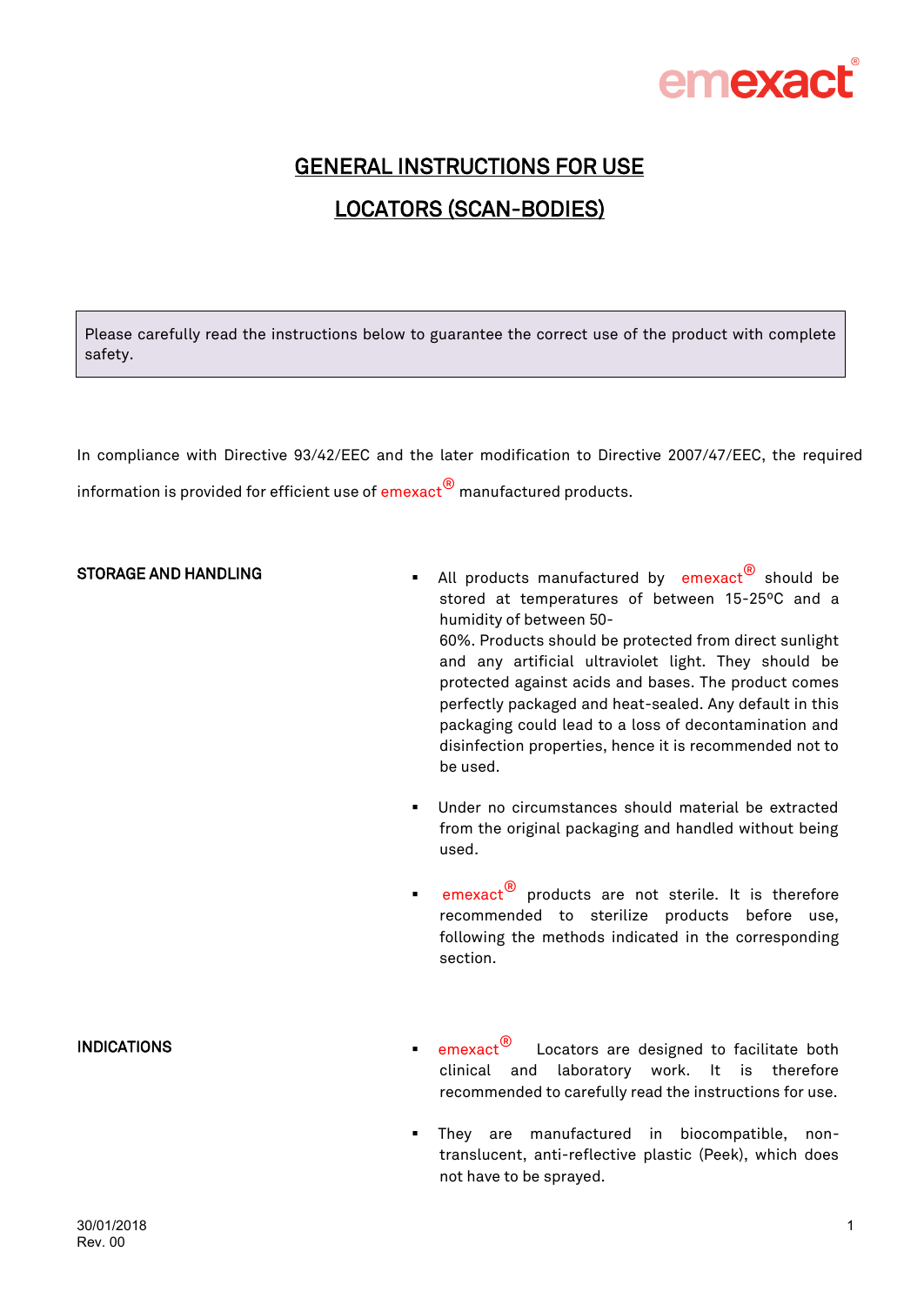

- Use the emexact $\bigcirc$  Locator to determine the position of the dental implant or the corresponding implant analogue, in intraoral or extraoral scanning procedures.
- emexact<sup>®</sup> Locators are attached to the dental implant connection of the patient, or in the analogue, by inserting in the laboratory dental model. They are fixed with the screw supplied.
- After scanning, the location and orientation of the laboratory analogue or implant is transmitted to the design software, depending on whether the locator is used extraorally or intraorally.
- CAD/CAM libraries associated to emexact<sup>®</sup> Locators, can be downloaded from the website: [www.emexact.com](http://www.emexact.com/)
- Their easy recognition and high precision in repositioning in the STL, makes them ideal for practice. They are also compatible with the main CAD/CAM systems (these can be consulted in our website: [www.emexact.com\)](http://www.emexact.com/).
- With CAD software, the prosthesis can then be designed directly to implant or on titanium interfaces. When designing the prosthesis, the insertion of the screw can be corrected by between 0 and 30º.
- They are provided with laser marking in order to identify the scanning abutment.

### CONTRAINDICATIONS

- The use of products is contraindicated in patients with conditions that rule out surgery to place dental implants.
- In order to achieve an accurate reading in scanning, the locators should not be marked or modified, as this could mean it would not be recognized by the software.
- The locator should be replaced if any wear indicator is detected.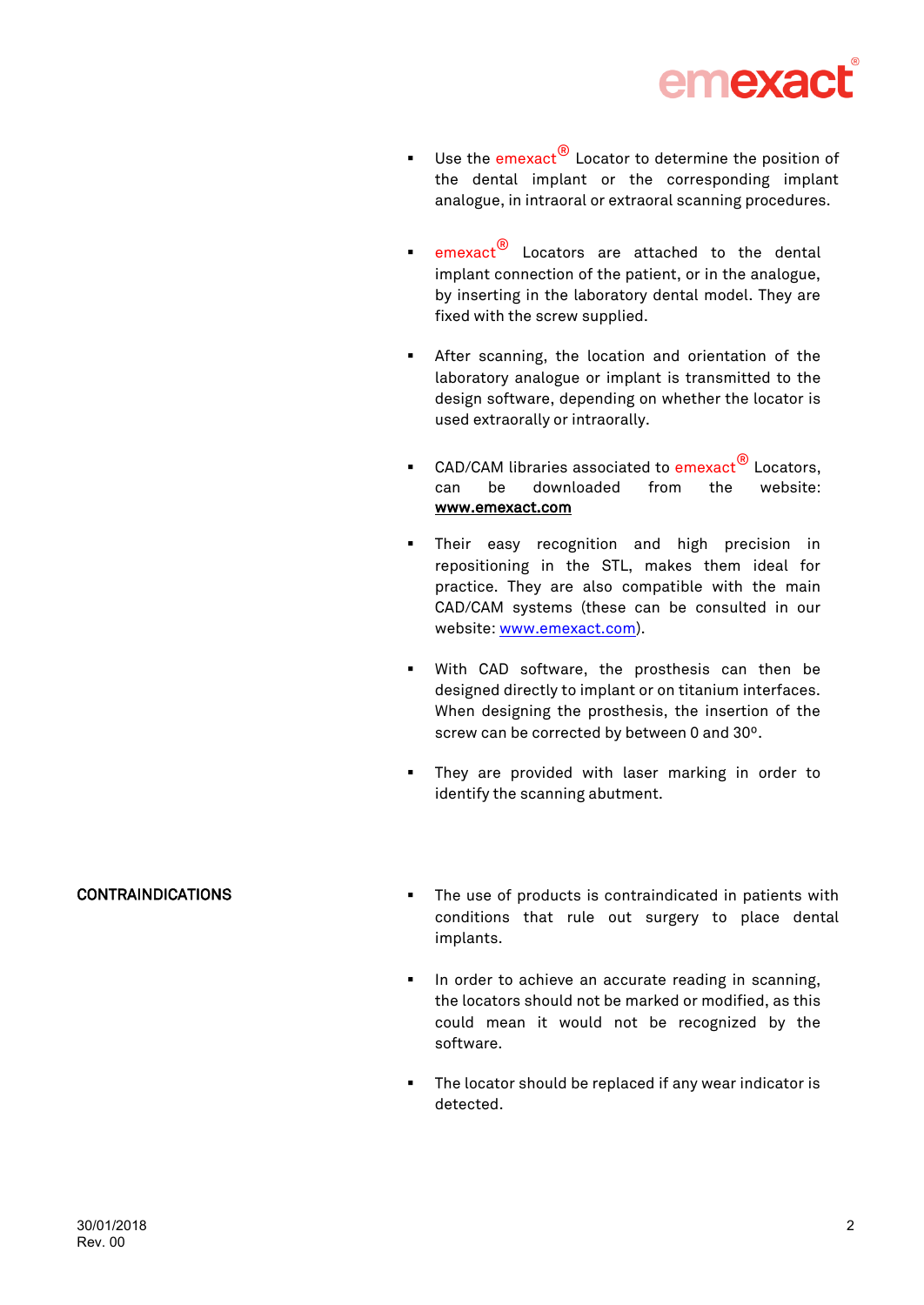

- **EXC** emexact<sup>®</sup> Locators are designed for use with the corresponding compatible implant system, specified in the description, and only for the specific platform (diameter).
- Locator abutments should not be used with an incompatible connection.
- There is a risk of inhalation or ingestion of products, when they are used intraorally. Therefore, appropriate measures should be taken to avoid this.

#### STERILIZATION METHODS

RISKS ARISING DURING THE USE OF THE PRODUCT

- $e^{i\theta}$  products are non-sterile, hence it is recommended to follow the wet, heat sterilization method (autoclave). The product should first be extracted from the packaging and inserted into a bag suitable for autoclave sterilization, to then continue with the method described below.
	- This is the most commonly used method in dental clinics and laboratories. Sterilization occurs through a physical agent, damp heat, which causes denaturation, and coagulation of proteins. These effects are mainly due to two reasons:
	- Water is a highly reactive chemical species. Many biological structures (DNA, RNA, proteins, etc.) are produced by reactions that eliminate water. Therefore, reverse reactions could damage the cell as a result of the production of toxic products. The secondary and tertiary structures of proteins are also stabilized, through intermolecular bonding forces of hydrogen, which can be replaced and broken down by water at high temperatures.
	- The water steam has a heat transfer coefficient much higher than air. Therefore, damp materials conduct heat much quicker that dry materials, owing to the energy released during condensation.
	- The autoclave is the most widely used apparatus for temperatures over 100°C. A temperature of 121ºC (overpressure atmosphere), with an exposure time over 15 minutes, following the recommendations of the autoclave manufacturer, is used to destroy sporeforming organisms.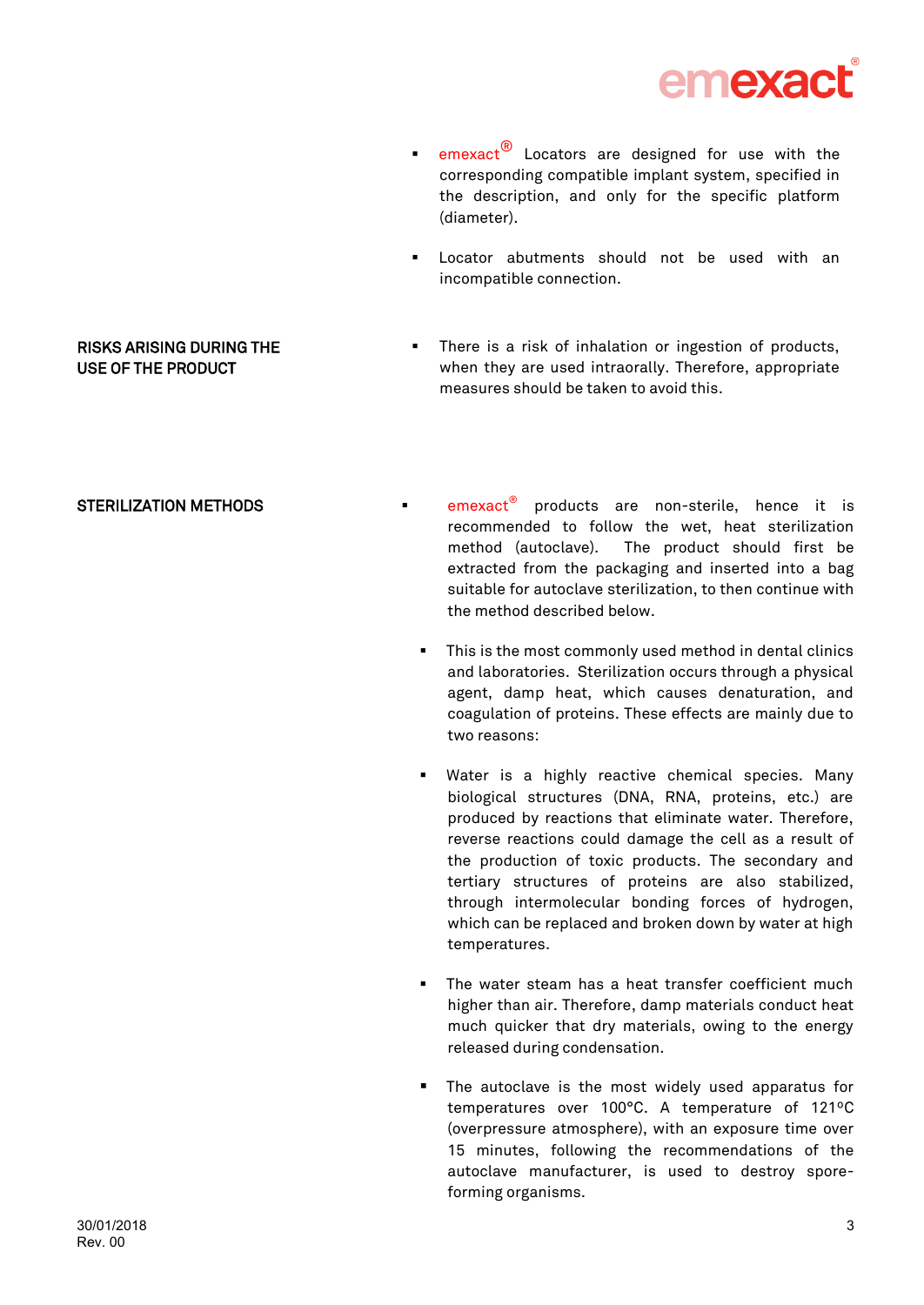# emexact

## SYMBOLOGY AND DESCRIPTION

| <b>Symbol</b> | <b>Description</b>                  |
|---------------|-------------------------------------|
|               | Date of manufacture                 |
|               | Date of Expiry                      |
|               | Single use. Do not reuse            |
| LOT           | <b>Batch Number</b>                 |
| <b>REF</b>    | Article reference number            |
|               | Attention! See instructions for use |
|               | Details of the manufacture          |
| NON<br>TERII  | Non-sterile product                 |
| CE            | <b>MDD CE marking</b>               |

**PRECAUTION EXECUTION EXECLUTION EXECLUTION EXECUTION EXECUTION EXECUTION EXECUTION** health professionals (Dental Technicians, Doctors and Dentists). Safety and efficiency of supplied emexact<sup>®</sup> products.

Screws, abutments and other surgical and prosthetic dental accessories are only guaranteed when they are used by qualified professionals.

- Qualified health professionals (Dental Technicians, Doctors and Dentists) are recommended to regularly check for possible changes in the functioning of the product every 6 months.
- Always use the screw supplied to fix the dental implant or implant analogue.